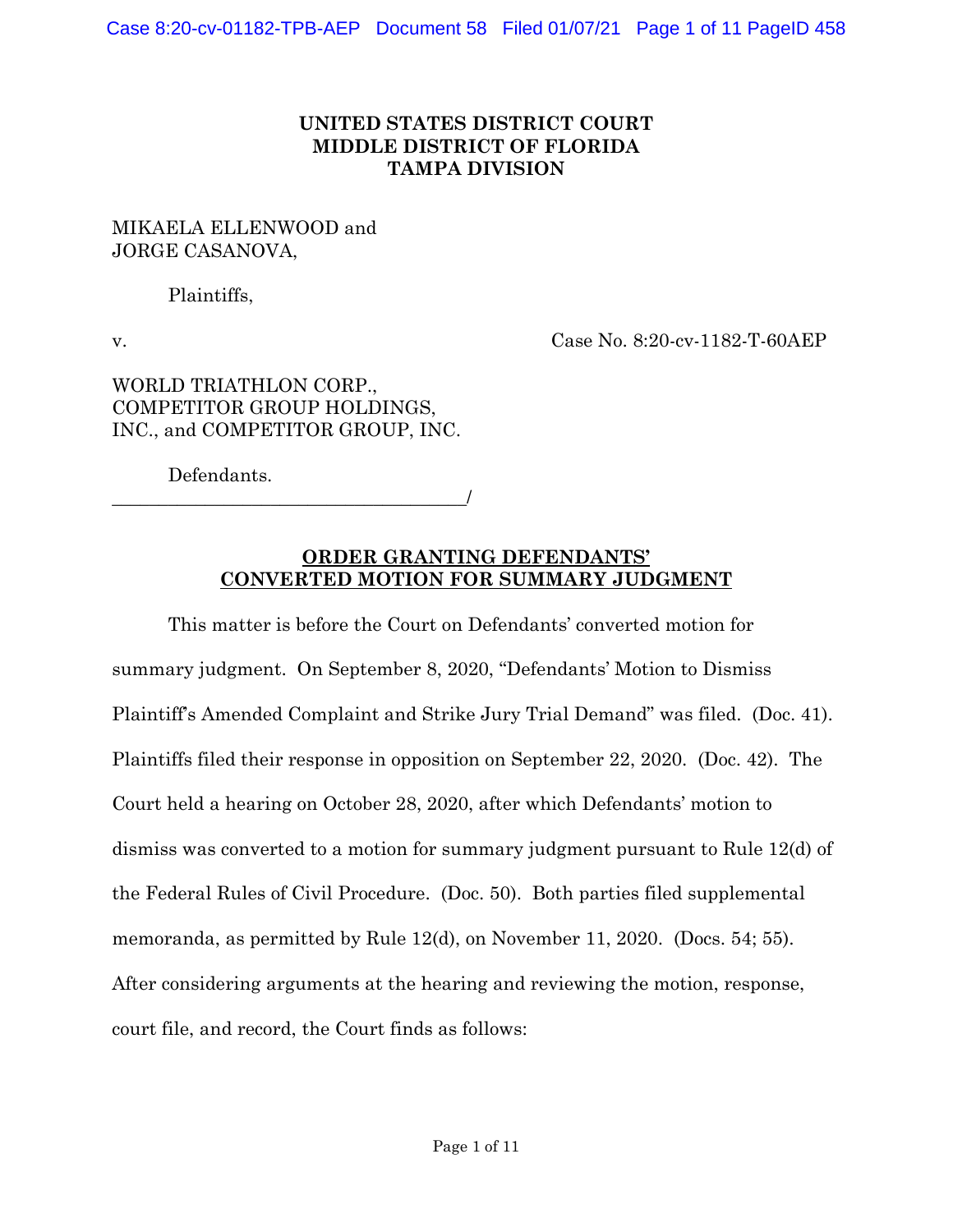### **Background**

The material facts necessary to decide the instant motion are simple, straightforward, and undisputed. Defendants World Triathlon Corporation, Competitor Group Holdings, Inc., and Competitor Group, Inc., are in the business of hosting, managing, sponsoring, and facilitating various running events across the country and abroad. Plaintiffs Mikaela Ellenwood and Jorge Casanova entered into contracts, via the internet, for races scheduled to take place in 2020. Both plaintiffs electronically executed contracts that included various terms and were required to demonstrate their assent to these terms by clicking fillable boxes.

Ms. Ellenwood, a resident of Denver, Colorado, paid \$89.00 (plus a \$14.99 processing fee) to register for a Rock 'n' Roll Marathon Series running event to take place in San Francisco on April 5, 2020. (Doc. 30 at 8-9). Mr. Casanova, a resident of Vallejo, California, paid \$399.60 (plus a \$29.60 processing fee) to register for a 2020 Ironman Triathlon running event to be held in Santa Rosa, California on May 9, 2020. (*Id*. at 9). Both events were cancelled based on mandates from government officials relating to the outbreak of COVID-19. Defendants have offered participants the opportunity to transfer their registrations to future comparable races, but have otherwise refused to refund any monies.

Plaintiffs have brought this purported class action suit because Defendants have failed to provide refunds for those races. Defendants maintain that the contracts signed by Plaintiffs both contain identical "no-refund" provisions, allowing Defendants to reschedule the races in lieu of issuing refunds.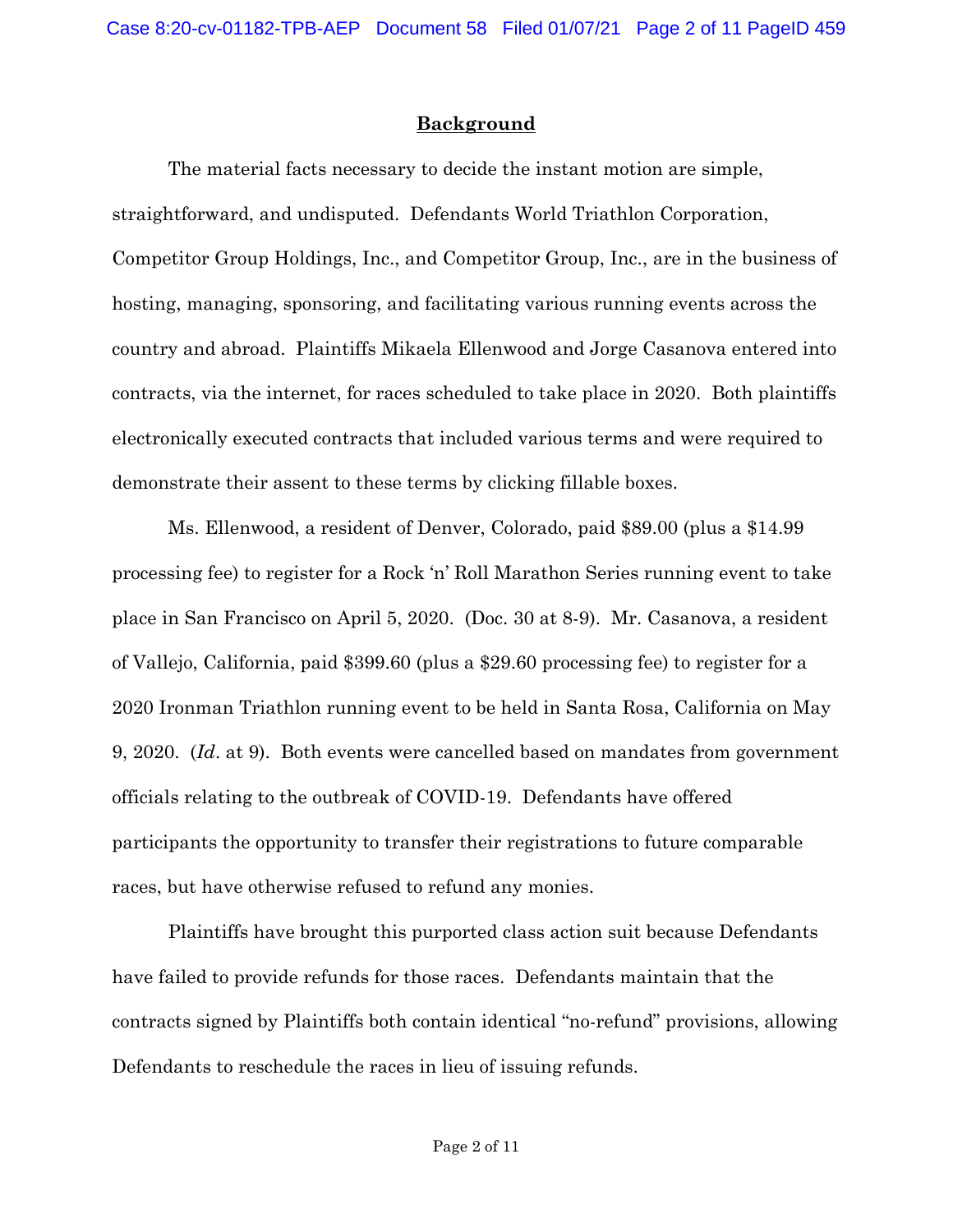In their First Amended Class Action Complaint (Doc. 30), Plaintiffs allege claims for (1) breach of contract, (2) unjust enrichment, and (3) violations of Florida's Deceptive and Unfair Trade Practices Act ("FDUTPA"), § 501.201 *et seq., F.S.* Defendants moved to dismiss these claims, and this motion, as previously stated, has been converted to a motion for summary judgment. (Doc. 50).

#### **Legal Standard**

Summary judgment is appropriate "if the movant shows that there is no genuine dispute as to any material fact and the movant is entitled to judgment as a matter of law." Fed. R. Civ. P. 56(a). A properly supported motion for summary judgment is not defeated by the existence of a factual dispute. *Anderson v. Liberty Lobby, Inc*., 477 U.S. 242, 249 (1986). Only the existence of a genuine issue of material fact will preclude summary judgment. *Id*.

The moving party bears the initial burden of showing that there are no genuine issues of material fact. *Hickson Corp. v. N. Crossarm Co., Inc*., 357 F.3d 1256, 1260 (11th Cir. 2004). When the moving party has discharged its burden, the nonmoving party must then designate specific facts showing the existence of genuine issues of material fact. *Jeffery v. Sarasota White Sox, Inc*., 64 F.3d 590, 593-94 (11th Cir. 1995). If there is a conflict between the parties' allegations or evidence, the nonmoving party's evidence is presumed to be true and all reasonable inferences must be drawn in the nonmoving party's favor. *Shotz v. City of Plantation*, 344 F.3d 1161, 1164 (11th Cir. 2003).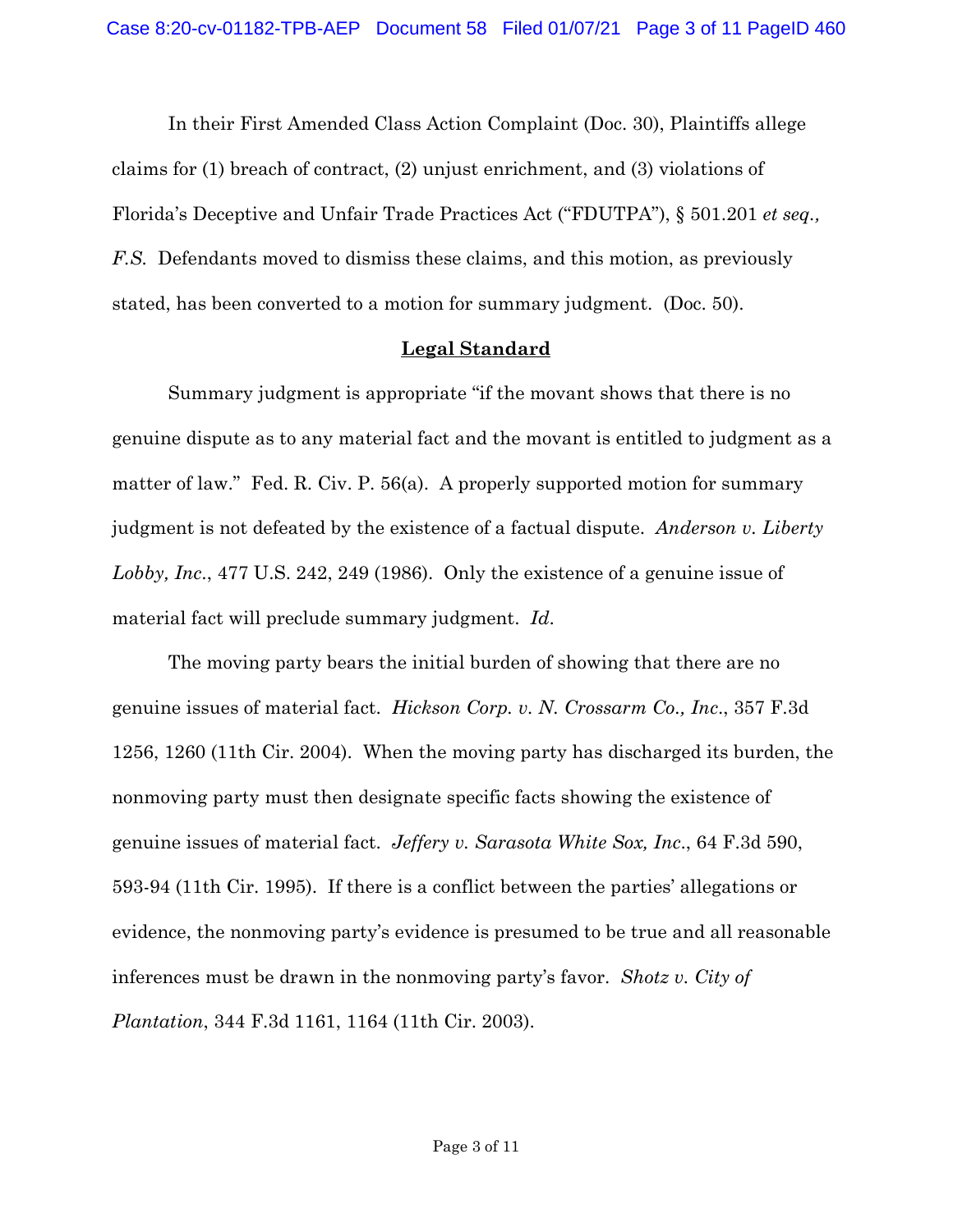The written contracts at issue here both specify that the parties'

relationships "will be governed by Florida substantive law." Under Florida law, the construction and interpretation of an unambiguous written contract is a matter of law for the court and is therefore properly subject to disposition by summary judgment. *See Saregama India Ltd. v. Mosley*, 635 F.3d 1284, 1290, 1297 (11th Cir. 2011) (holding that summary judgment was properly entered based on interpretation of an unambiguous written contract); *Ciklin Lubitz Martens & O'Connell v. Casey*, 199 So. 3d 309, 310 (Fla. 4th DCA 2016) (interpretation of unambiguous contract presents a question of law for the court); *Gulliver Schools, Inc. v. Snay*, 137 So. 3d 1045, 1046 n.1 (Fla. 3d DCA 2014) (same).<sup>1</sup>

## **Analysis**

### *Breach of Contract*

After carefully reviewing the written contracts governing the parties'

relationships here, the Court concludes that Defendants' position is well taken.

Both contracts clearly and unambiguously state that there will be "no refunds."

Specifically, Plaintiff Casanova's contract provided as follows:

I acknowledge and agree that WTC, in its sole discretion (whether it is for safety reasons, legal reasons or any other reason) may… (b) delay or cancel the Event (or any leg(s) of the race) if it believes the conditions are unsafe or otherwise unsuitable for the Event. If the race course or Event is changed,

<sup>1</sup> In the Florida state court system a trial court's interpretation of a written contract is rarely the final word. Florida appellate courts apply *de novo* review to the undisputed facts and the applicable contractual language. *See Chandler v. Geico Indem. Co.,* 78 So. 3d 1293, 1296 (Fla. 2011). In practical terms, this means that many such cases are decided by the appellate courts. Federal courts follow a similar approach. *Dear v. Q Club Hotel,* 933 F.3d 1286, 1293 (11th Cir. 2019) ("The interpretation of a contract is a question of law we review *de novo*.").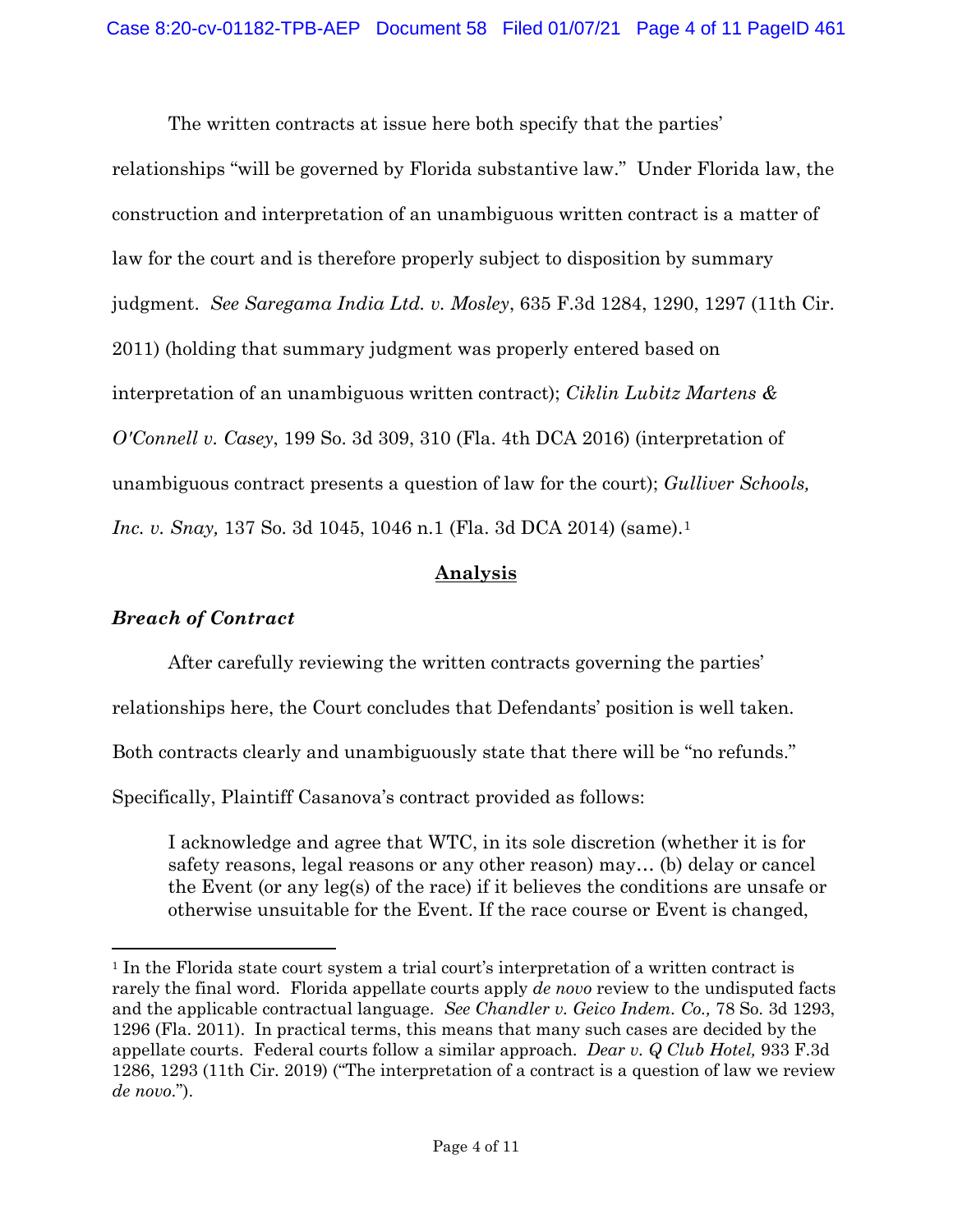modified, delayed or cancelled for any reason, including but not limited to acts of God or the elements (including without limitation wind, rough water, rain, hail, hurricane, tornado, earthquake), acts of terrorism, fire, threatened or actual strike, labor difficulty, work stoppage, insurrection, war, public disaster, flood, unavoidable casualty, race course conditions, or any other cause beyond the control of WTC, *there will be no refund* of WTC's entry fee or any other costs incurred in connection with the Event.

Casanova Contract (Doc. 41-1 at 18) (emphasis added). Plaintiff Ellenwood's

contract included similar, but not identical provisions as follows:

I acknowledge and agree that operator, in its sole discretion (whether it is for safety reasons, legal reasons or any other reason) may … (b) delay, modify, or cancel the Event for any reason, including if it believes the conditions are unsafe or otherwise unsuitable for the Event. If the race course or Event is delayed or modified or cancelled for any reason, including but not limited to acts of God or the elements (including without limitation including without limitation wind, rough water, rain, hail, hurricane, tornado, earthquake),acts of terrorism, fire, threatened or actual strike, labor difficulty, work stoppage, insurrection, war, public disaster, flood, unavoidable casualty, race course conditions, or any other cause beyond the control of Operator, *there will be no refund* of the Operator's entry fee or any costs incurred in connection with the Event.

Ellenwood Contract (Doc 41-1 at 10-11) (emphasis added).

This is a very simple case. "No refunds" means exactly what it says -- no refunds. Florida law is clear that courts are not permitted to "rewrite a contract or interfere with the freedom of contract or substitute their judgment for that of the parties thereto in order to relieve one of the parties from the apparent hardship of an improvident bargain." *Dear v. Q Club Hotel,* 933 F.3d 1286, 1297 (11th Cir. 2019) (internal quotation omitted); *Marriott Corp. v. Dasta Constr. Co*., 26 F.3d 1057, 1068 (11th Cir. 1994); *Steiner v. Physicians Protective Tr. Fund*, 388 So. 2d 1064, 1066 (Fla. 3d DCA 1980)). The "no refund" provisions at issue here are valid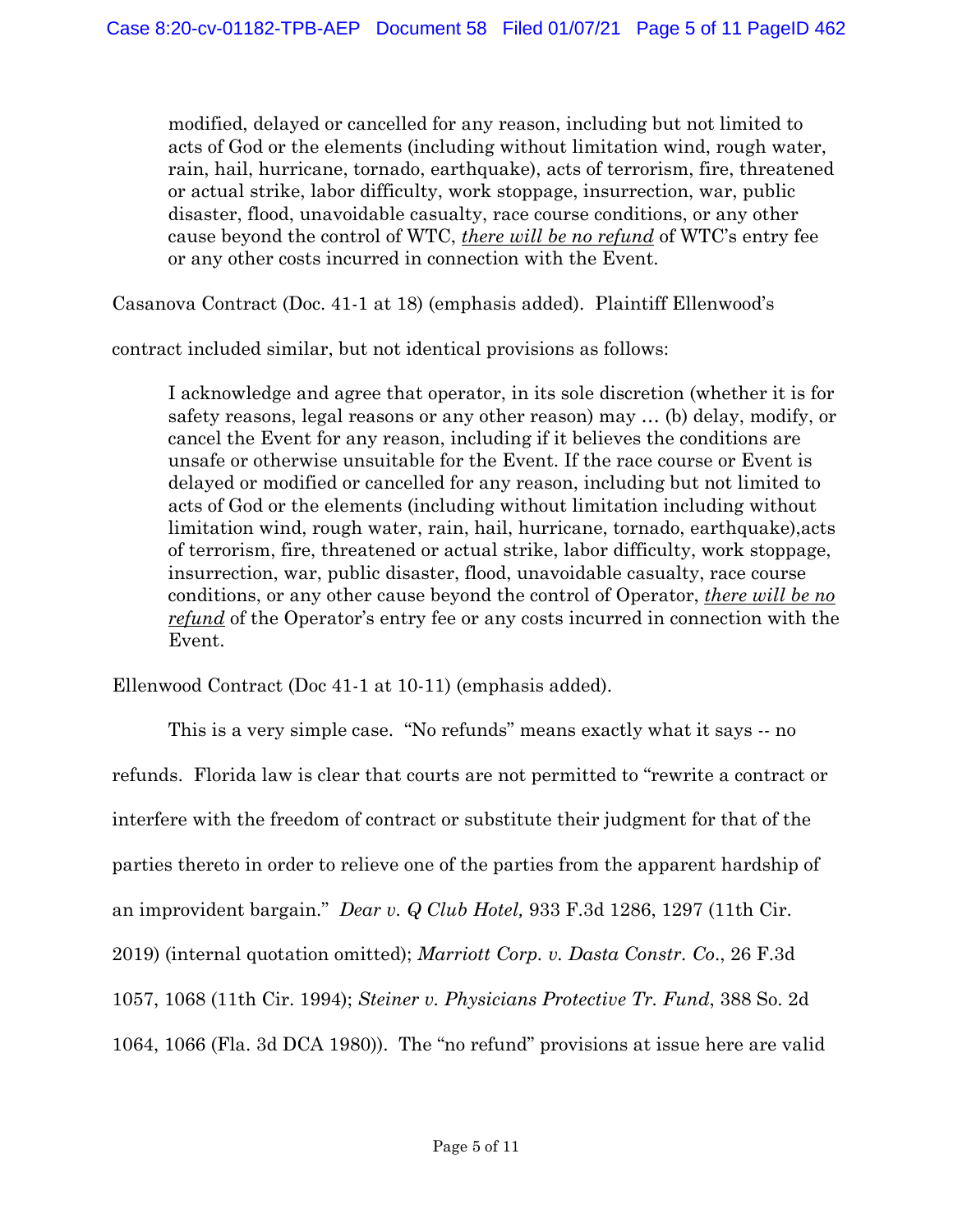and enforceable and the failure to provide refunds in the factual scenario alleged here does not constitute a breach of the parties' agreements.

Faced with clear and unambiguous "no refund" provisions, Plaintiffs have asserted various arguments in an attempt to invalidate the very agreements upon which they base their breach of contract claims. None of these arguments has merit.

Plaintiffs first argue the contracts lack mutuality, rendering them illusory and legally void from formation. An illusory contract is one in which there is no mutuality of obligation. *Johnson Enters. of Jacksonville v. FPL Grp., Inc.¸* 162 F.3d 1290, 1311 (11th Cir. 1998). Here, mutuality of obligation clearly exists. Plaintiffs had to pay money and Defendants had to facilitate a race, assuming they could do so in the absence of events beyond their control. Defendants were not free to cancel the races and keep the entrants' money just because they felt like it. Rather, the contracts included a series of contingencies beyond Defendants' control that could result in cancellation. In this context, a "no refund" provision is fair and makes perfect sense when considering the many contingencies beyond the organizers' control that could occur in connection with an outdoor sporting event. Separate and apart from something like a pandemic, a wide variety of contingencies completely outside the Defendants' control could make it impossible to hold a race. Inclement weather is just one obvious example. In this context, a "no refund" provision for contingencies outside of Defendants' control does not render the contract illusory.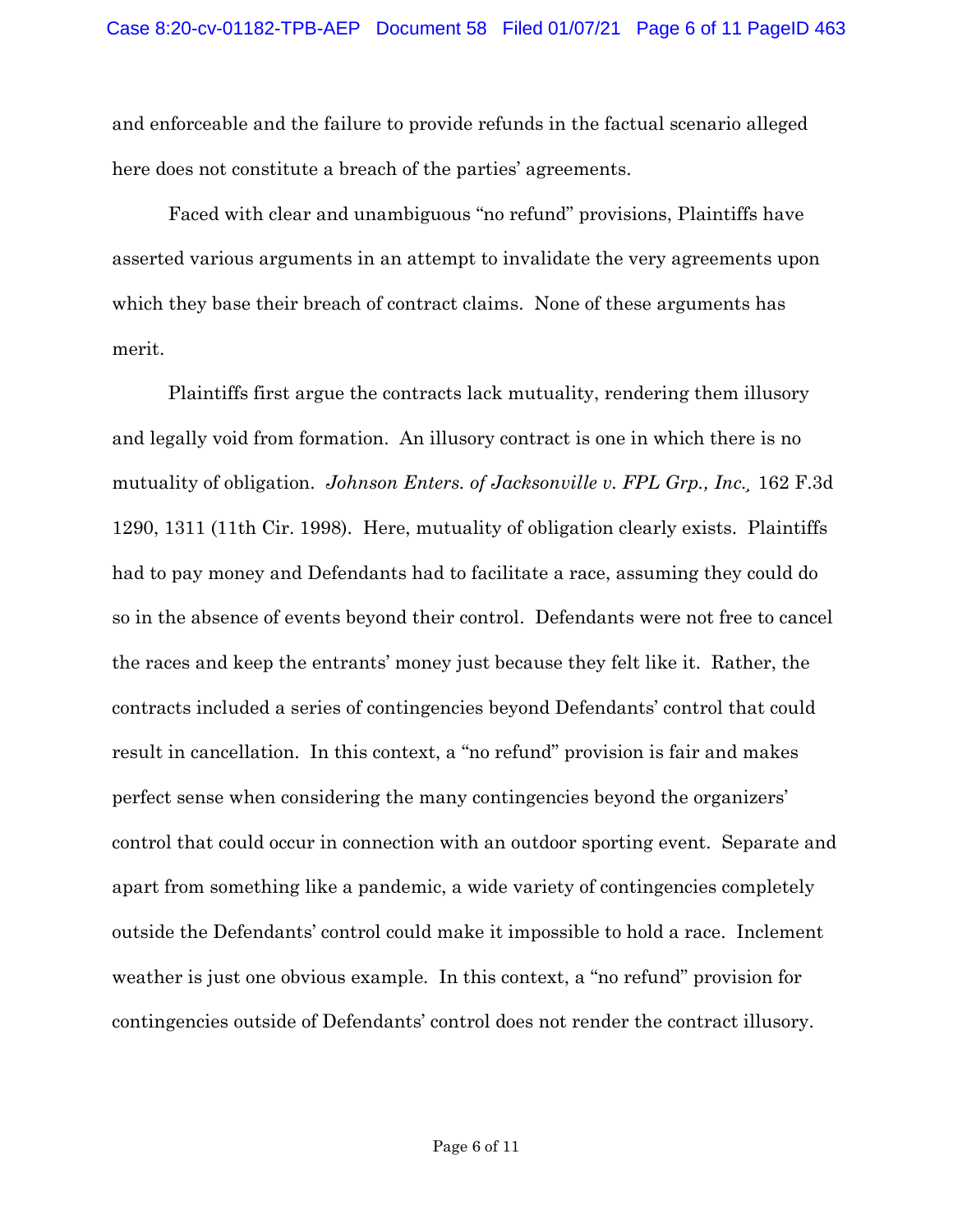Plaintiffs next argue that the contracts at issue here are unconscionable. A contract must be both procedurally and substantively unconscionable to be rendered unenforceable. *Basulto v. Hialeah Auto*., 141 So. 3d 1145, 1159 (Fla. 2014). "[T]he determination of unconscionability is a matter of law." *Belcher v. Kier*, 558 So. 2d 1039, 1040 (Fla. 2d DCA 1990). For a contract to be substantively unconscionable it must be of a type so egregious "that no man in his senses and not under delusion would make on the one hand, and . . . no honest and fair man would accept on the other." *FL-Carrollwood Care, LLC v. Gordon*, 72 So. 3d 162, 165 (Fla. 2d DCA 2011) (internal quotation omitted). That is clearly not the situation here. In the context of outdoor sporting events, where there are always contingencies far outside the contracting parties' control, a "no refund" provision is fair and consistent with common sense. If it were deemed unconscionable for the host of an outdoor sporting event to include a "no refund" provision in its contracts, it is unlikely any rational economic actor would ever agree to host an outdoor sporting event due to the many weather-related contingencies that can and do occur.

Because Plaintiffs cannot satisfy the substantive component, it is unnecessary for the Court to consider their procedural unconscionability argument. For the reasons stated, summary judgment in Defendant's favor is appropriate as a matter of law on this claim.

#### *Unjust Enrichment*

Where, as here, a valid, binding, and enforceable contract exists, Florida law does not permit an equitable claim concerning the same subject matter. *Kovtan v.*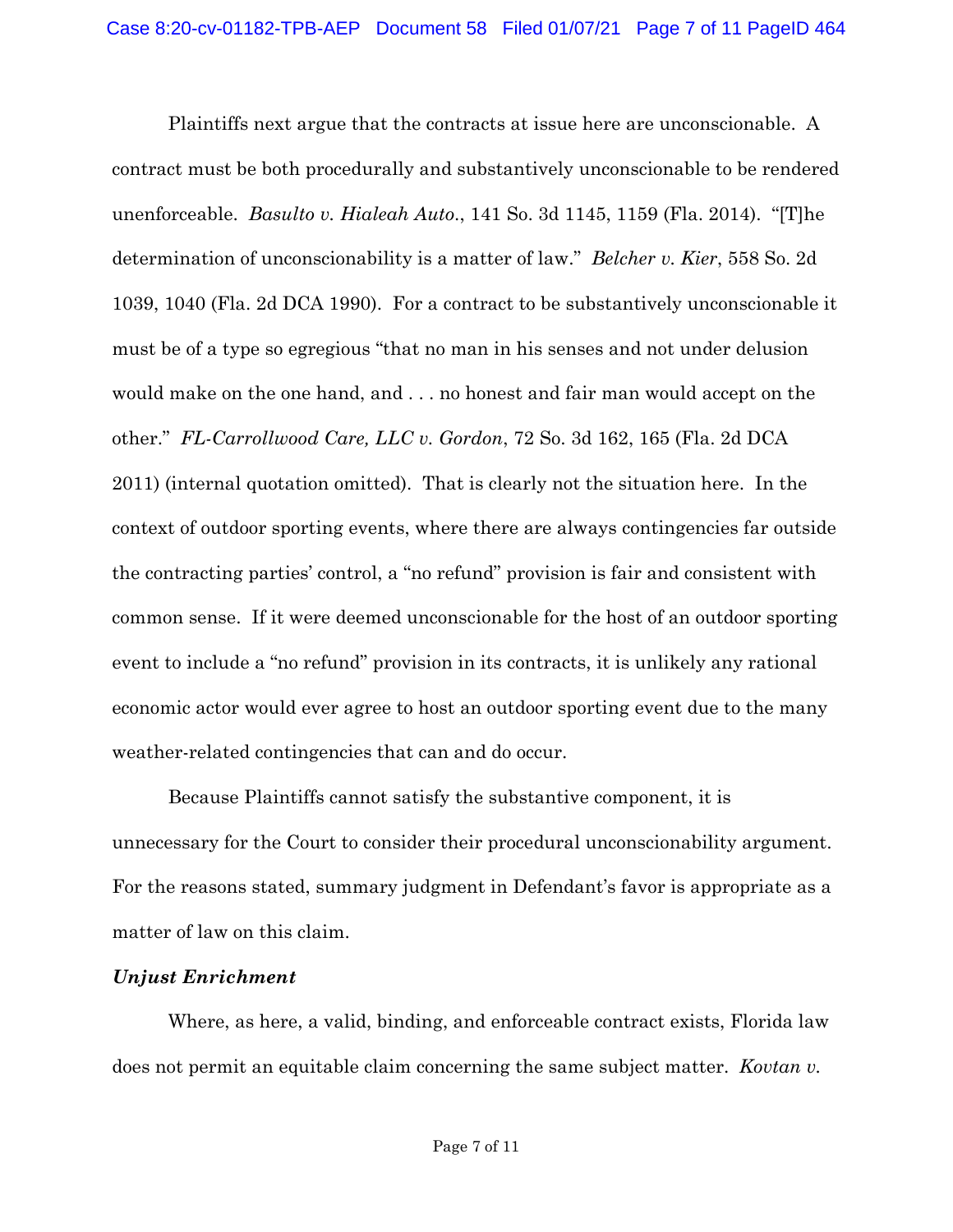*Frederiksen*, 449 So. 2d 1, 1 (Fla. 2d DCA 1984) ("It is well settled that the law will not imply a contract where an express contract exists concerning the same subject matter."); *In re Estate of Lonstein*, 433 So. 2d 672, 674 (Fla. 4th DCA 1983) (same). A contract implied in law, or "quasi contract," operates when there is no contract "to provide a remedy where one party was unjustly enriched, where that party received a benefit under circumstances that made it unjust to retain it without giving compensation." *Commerce P'ship. 8098 Ltd. P'ship v. Equity Contracting Co.,* 695 So.2d 383, 386 (Fla. 4th DCA 1997). Consequently, summary judgment in Defendants' favor is appropriate as a matter of law on this claim.

#### *Florida Deceptive and Unfair Trade Practices Act (§ 501.201 et seq., F.S.)*

A FDUTPA claim for damages has three elements: "(1) a deceptive act or unfair practice; (2) causation; and (3) actual damages." *Rollins, Inc. v. Butland*, 951 So. 2d 860, 869 (Fla. 2d DCA 2006). Whether an alleged act or practice is deceptive or unfair may be decided as a matter of law. *Casey v. Fla. Coastal Sch. of Law, Inc.*, No. 3:14-cv-1229-J-39PDB, 2015 WL 10096084, at \*6 (M.D. Fla. Aug. 11, 2015), *report and recommendation adopted*, 2015 WL 10818746 (M.D. Fla. Sept. 29, 2015).

In the First Amended Class Action Complaint, Plaintiffs claim that Defendants violated FDUTPA only "by failing to provide refunds to Plaintiff and Class members to make them whole for the postponement or cancellation" of the events. (Doc. 30 at  $\P$  78). Plaintiffs do not claim that any other actions on the part of Defendants were deceptive, unfair or unconscionable. The conduct alleged to violate the statute is precisely the same conduct that Plaintiffs claim as a breach of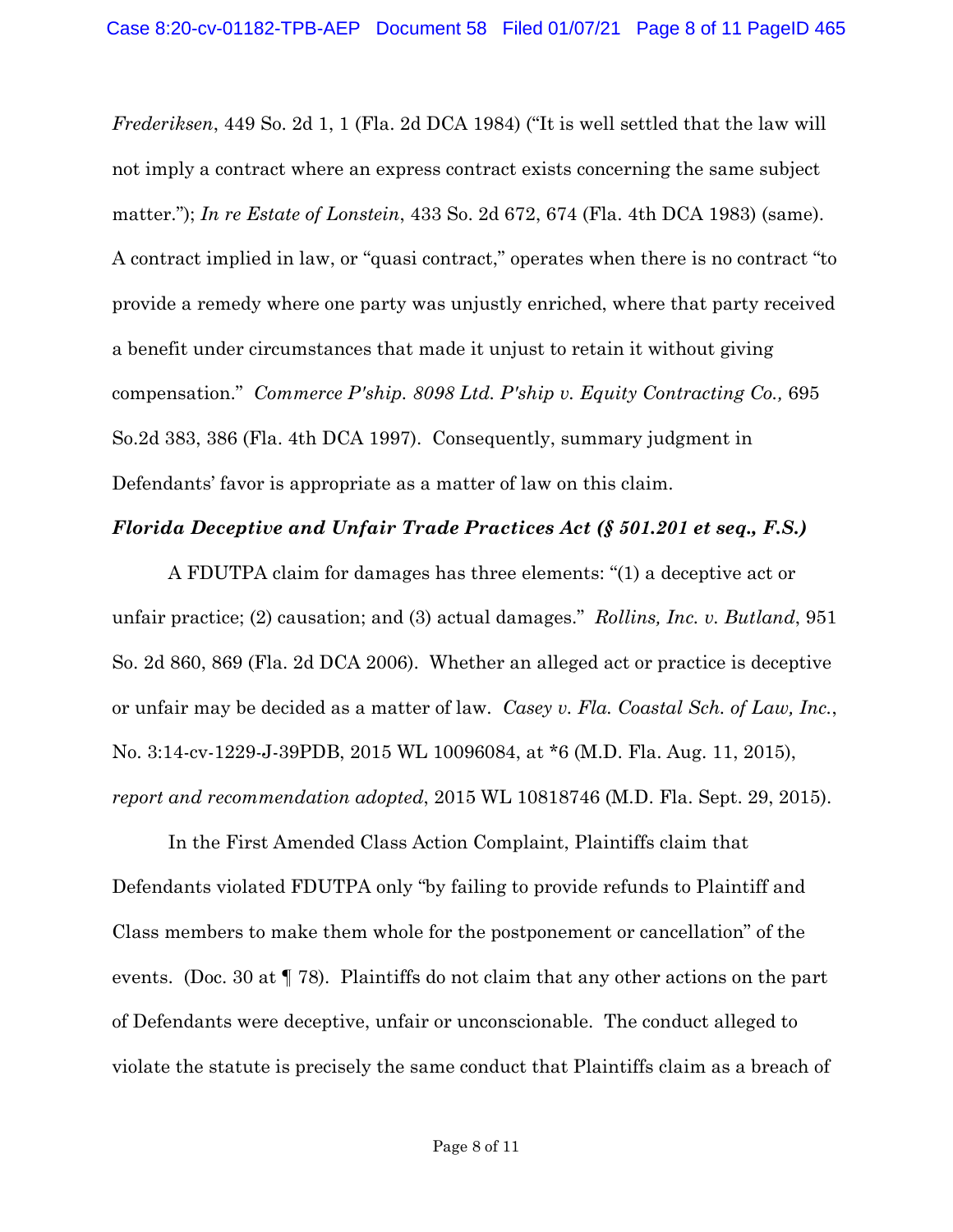contract. Plaintiffs' FDUTPA claim is thus simply a recasting of their breach of contract claim. The Court has already determined that the contracts at issue here are valid and enforceable under Florida contract law, and failing to provide refunds in the factual scenario alleged does not constitute a breach of those agreements. Indeed, the contracts at issue here specifically permit Defendants to withhold refunds.

While in some factual scenarios a FDUTPA claim can coexist with a breach of contract claim, the Florida Supreme Court has rejected the proposition that FDUTPA was intended to convert every breach of contract into a FDUTPA claim. *PNR, Inc. v. Beacon Prop. Mgmt., Inc*., 842 So. 2d 773, 777 n.2 (Fla. 2003); *Varnes v. Home Depot USA, Inc., No.* 3:12-cv-622-J-99TJC-JBT, 2012 WL 5611055, at \*1 (M.D. Fla. Nov. 15, 2012) (dismissing FDUTPA claim that "merely restates the allegations of breach of contract and breach of warranty claims, without noting which facts show deceptive or unfair practices"); *Horton v. Woodman Labs, Inc*., No. 8:13–cv–3176-T-30MAP, 2014 WL 1329355 at \*4 (M.D. Fla. Apr. 2, 2014) ("A claim under FDUTPA applies to 'unfair' or 'deceptive' conduct and does not arise merely from an alleged . . . breach of contract claim."). To state a claim under FDUTPA concerning conduct that is specifically covered by a written contract, significant allegations of unfair, unconscionable, or deceptive conduct must be made. *Hache v. Damon Corp.*, No. 8:07-cv-1248-T-30EAJ, 2008 WL 912434 at \*2 (M.D. Fla. Apr. 1, 2008).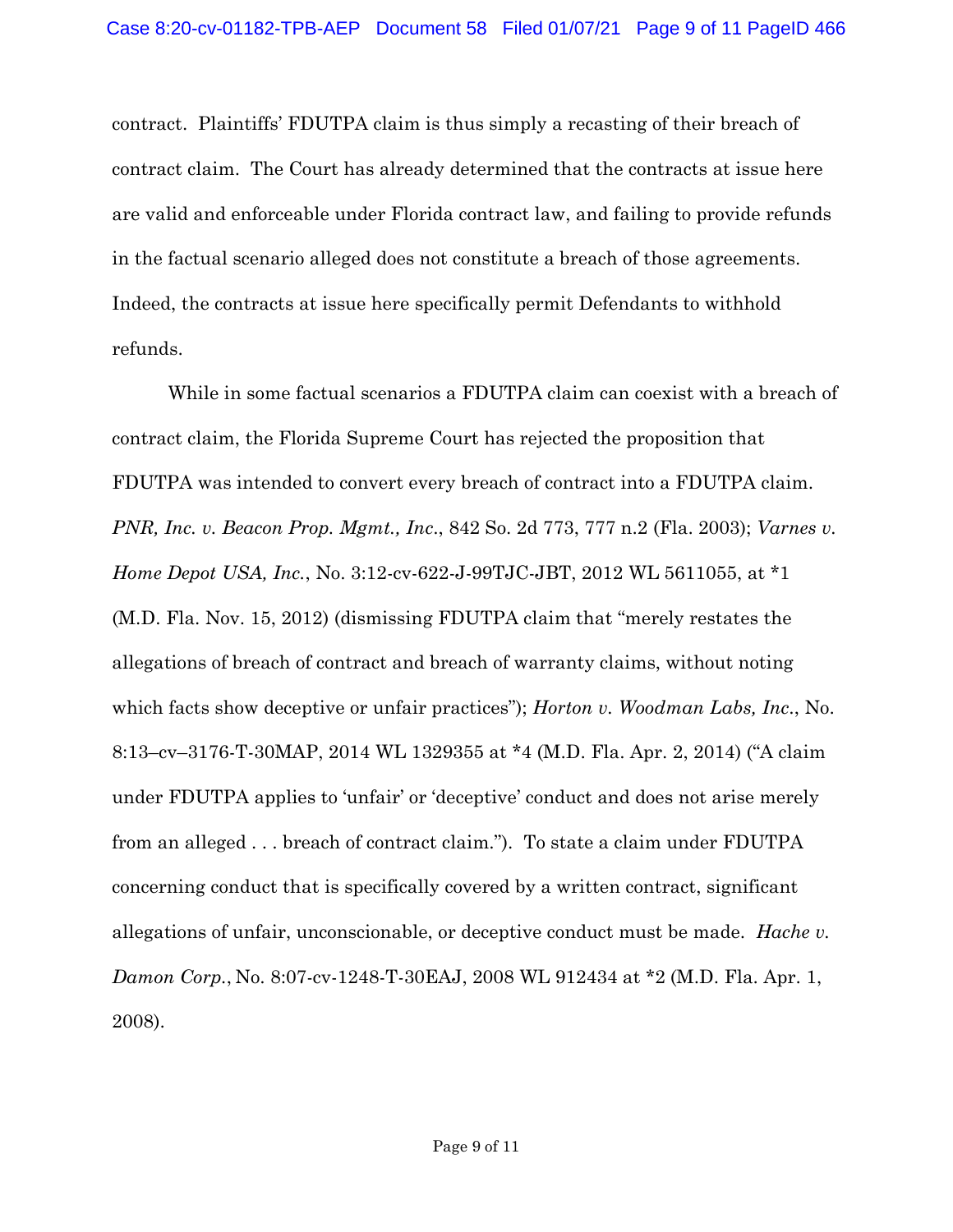Here, there are no allegations of unfair, unconscionable, or deceptive conduct beyond the conduct that is specifically permitted by the parties' contracts. Plaintiffs simply allege that Defendants' refusal to provide refunds – something that is permitted by the parties' contracts – constitutes a FDUTPA violation. Under the facts presented here, Plaintiffs' allegations, as a matter of law, do not constitute a FDUTPA violation. As such, summary judgment in Defendants' favor is appropriate on the FDUTPA claim. *See Paul v. Mayo Clinic*, No. 3:15-cv-1244-J-20MCR, 2017 WL 9937984, at \*8-9 (M.D. Fla. June 6, 2017) (granting summary judgment for defendant on FDUTPA claim where defendant declined to provide a refund as previously agreed to by the parties); *P.C. Cellular, Inc. v. Sprint Solutions, Inc.*, No. 5:14-cv-00237-RS-GRJ, 2015 WL 128070, at \*5 (N.D. Fla. Jan. 8, 2015) (dismissing FDUTPA claim with prejudice where allegedly deceptive conduct was "specifically authorized" by the parties' contracts).

Because the Court has granted summary judgment in Defendants' favor on the FDUTPA claim based on the reasons previously explained, it is unnecessary to consider Defendants' additional FDUTPA arguments.

It is therefore

# **ORDERED**, **ADJUDGED**, and **DECREED**:

(1) "Defendants' Motion to Dismiss Plaintiffs' Amended Complaint and Strike Plaintiffs' Jury Trial Demand" (Doc. 41), which was converted to a motion for summary judgment, is hereby **GRANTED**.